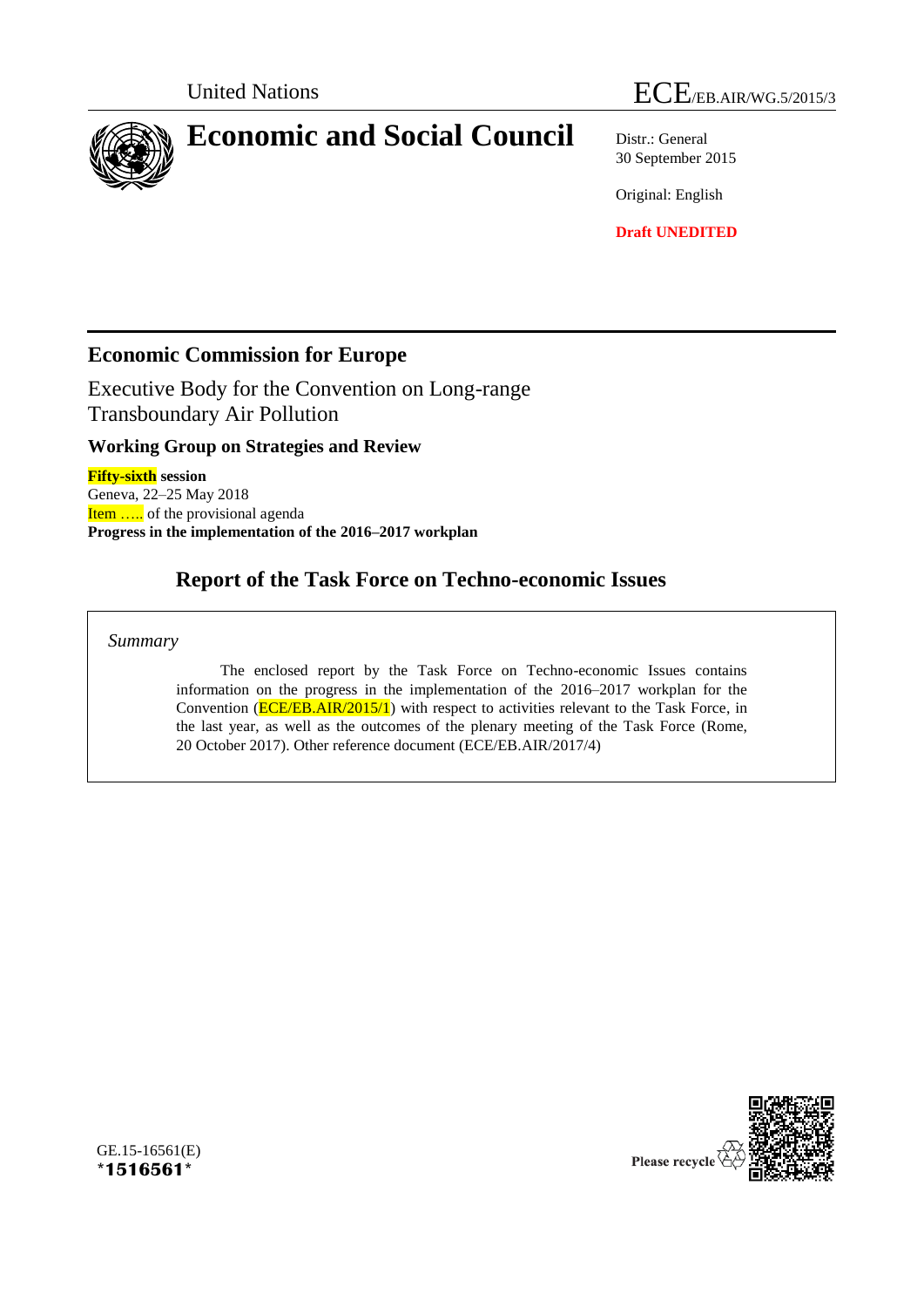## **I. Introduction**

1. The plenary session of the annual meeting 2017 of the Task Force on Technoeconomic Issues (TFTEI) was held on 20 October 2017, hosted by the Italian National Agency for New Technologies, Energy and the Sustainable Economic Development, in Rome (Italy) and France . On the day before, at the same venue, the Clearing House Evaluation Committee (CHEC) held its second meeting, among its registered members, according to the permanent tasks assigned to the Task Force, by its mandate (decision 2014/2). The present document contains information on the outcomes of those meetings and the progress made in the implementation of the 2016–2017 workplan for the Convention with respect to the activities relevant to the Task Force, during the last year, including the latest relevant discussion occurred at the  $37<sup>th</sup>$  session of the Executive Body, in December 2017.

## **A. Attendance**

2. Thirty-seven experts participated in the plenary session of the Task Force, including representatives from 12 Parties to the Convention: Austria, Canada, Croatia, France, Germany, Italy, Sweden, The Netherlands, Switzerland, also including 2 representatives from EECCA countries, Ukraine and Belarus, and 3 from Russian Federation. A representative of the UN-ECE Secretariat also attended the meeting. Mr. Tiziano Pignatelli (Italy) and Mr. Jean-Guy Bartaire (France) chaired the plenary session while Mr. Fiani (ADEME, France) chaired the Clearing House Evaluation Committee meeting. Notably, the Chair of the Executive Body and the Chair of the Working Group on Strategies and Review attended the plenary meeting of the Task Force.

3. The representatives of the Inter-professional Technical Centre for Studies on Air Pollution (CITEPA), the French-German Institute for Environmental Research at the Karlsruhe Institute of Technology (KIT-DFIU), the French Agency of Environment and Energy Management (ADEME) and the Federal Agency for the Environment of Germany, in their capacity of members of the technical secretariat of the Task Force, attended the meetings, as well as the representative of the UN Secretariat to the Framework Convention on Climate Change (UNFCCC), and the representative of UN Environment (former UNEP). Also MSC-East, CEIP, TFIAM, ICP Materials Task Force and the Coordinating Group for EECCA Countries, as bodies of the LRTAP Convention, were represented at the meeting. The following organizations had their representatives at the meetings: the Energy research Centre of the Netherlands (ECN); the European Cement Association (CEMBUREAU) ; the European Solvents Industry Group (ESIG); the NGO International Cryosphere Climate Initiative (ICCI). The meetings were also attended by two experts from the private sector.

4. Simultaneous English-Russian interpretation was provided by Germany to facilitate the participation of the Russian-speaking experts. The participation of 2 experts from the countries of Eastern Europe, the Caucasus and Central Asia (EECCA) and the representative from the UN-ECE Secretariat was also financially supported by ADEME (France). The participation of the representative of MSC-East was financially supported by Germany. The lunch at the plenary and the coffee-breaks (also at the CHEC meeting) were kindly offered respectively by France and Germany All presentations delivered at the meetings, along with the detailed agenda of the plenary meeting, are available, on the Task Force website. 1

<sup>1</sup> See [http://tftei.citepa.org/.](http://tftei.citepa.org/)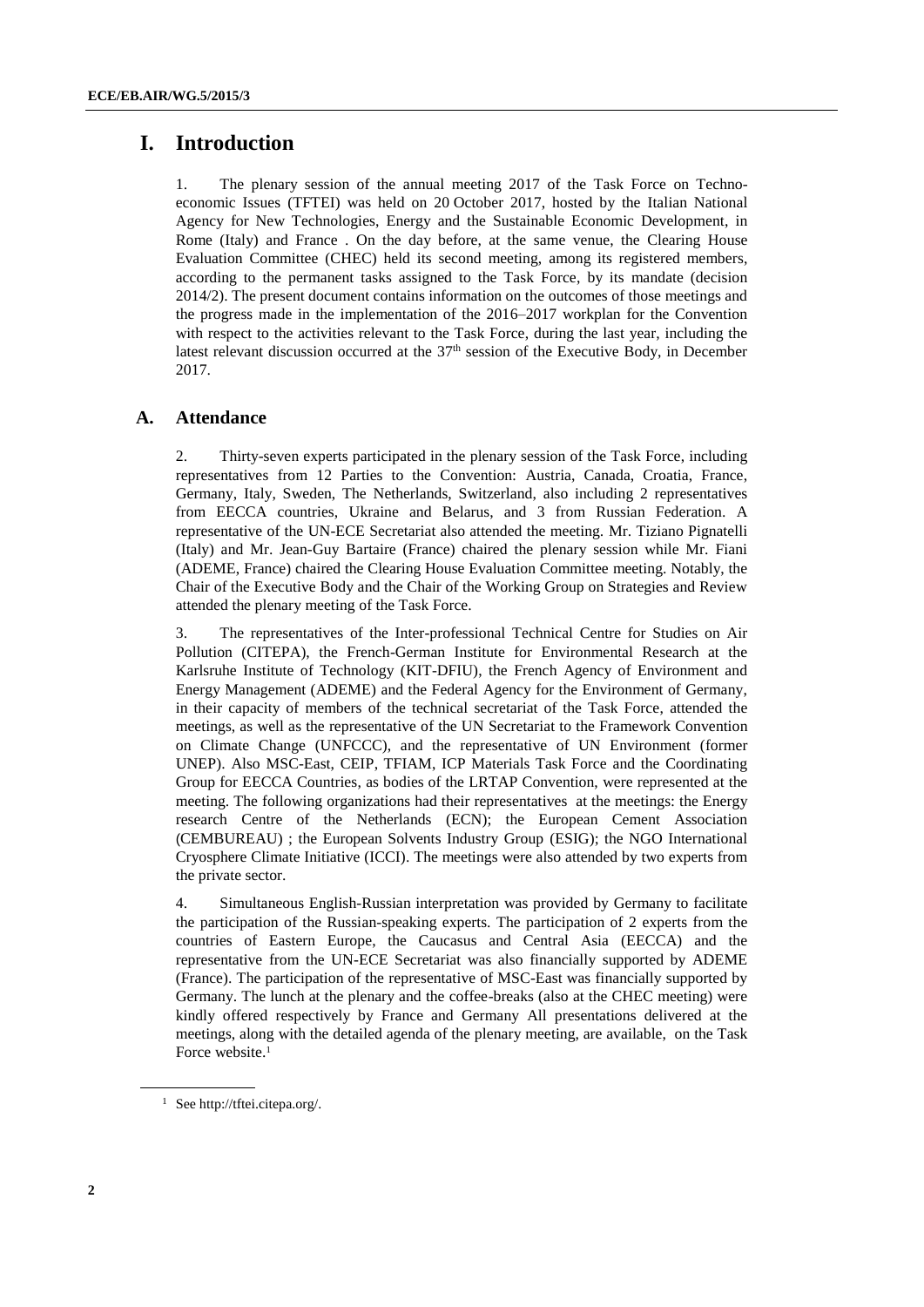## **B. Organization of work**

5. The plenary session was opened by the two Co-Chairs, after a welcome address to the participants delivered by the Head of the Strategic Technical Support Unit of the ENEA, Department for Sustainability, hosting the meeting. The meeting was mainly focused on the work carried out by the experts of the technical secretariat of the Task Force, in cooperation with the expert members of the Task Force, to implement the tasks of the workplan 2016-17, of which a detailed description is given below, according to the item number in the workplan. In particular, the discussion was developed on the following main issues, accordingly with the Task Force Mandate:

- Further development of the Clearing House of Control Technologies.
- Collaboration with the EECCA Countries and the Russian Federation.
- Collaboration with other bodies of the Convention, namely TFRN, TFIAM, MSC-E.
- Cooperation with the European Industrial Associations.
- Cooperation with other International Organizations, UN agencies and NGO, also outside the UN-ECE Region.
- Discussion on the recommendations of the Policy Review Group (PRG) in relation with the 2018-2019 workplan.

6. The representative of the UN-ECE Secretariat opened the presentation session delivering an overview of the latest activities under the Convention. In particular, she highlighted the policy response to the 2016 Scientific Assessment, the outcome of the Working Group on Strategies and Review, at its 55th session (held in Geneva, in May-June 2017), with the focus on the recommendations expressed by the policy review group (PRG) in the short term, the special session on agriculture, the development of the workplan for 2018-2019 and the Batumi action for cleaner air. She also reported on the recent activities related with the Capacity Building in a number of EECCA countries.

## **II. Progress in the implementation of the 2016–2017 workplan**

7. This part of the report summarizes the status of progress in the implementation of activities under the responsibility of the Task Force, in the 2016–2017 workplan for the implementation of the Convention. The summaries are listed by workplan item numbers.

#### **1. Workplan item 2.2.1 — Workshops in 2016-2017 to promote awareness and understanding of the Best Available Techniques, in particular in countries of Eastern Europe, the Caucasus and Central Asia**

8. The task was concluded with the Workshop held in Berlin on 20-22 April, 2016. The final report was presented to the WGSR, at its fifty-fourth session, on 13 - 14 December 2016 (ECE/EB.AIR/WG.5/2016/3).

#### **2. Workplan item 2.2.2 — further development of a techno-economic tool as an evolution of the methodologies for evaluating costs in the Large Combustion Plants Sector and its promotion**

9. The methodology was developed by the technical secretariat of the Task Force for estimating costs in the Large Combustion Plant (LCP) sector, and its related tool, called ERICCa\_LCP, where ERICCa stands for Emission Reduction Investment and Cost Calculation, applied to the LCP larger than 50 MW, for  $NO<sub>x</sub>$ ,  $SO<sub>2</sub>$  and PM. The tool,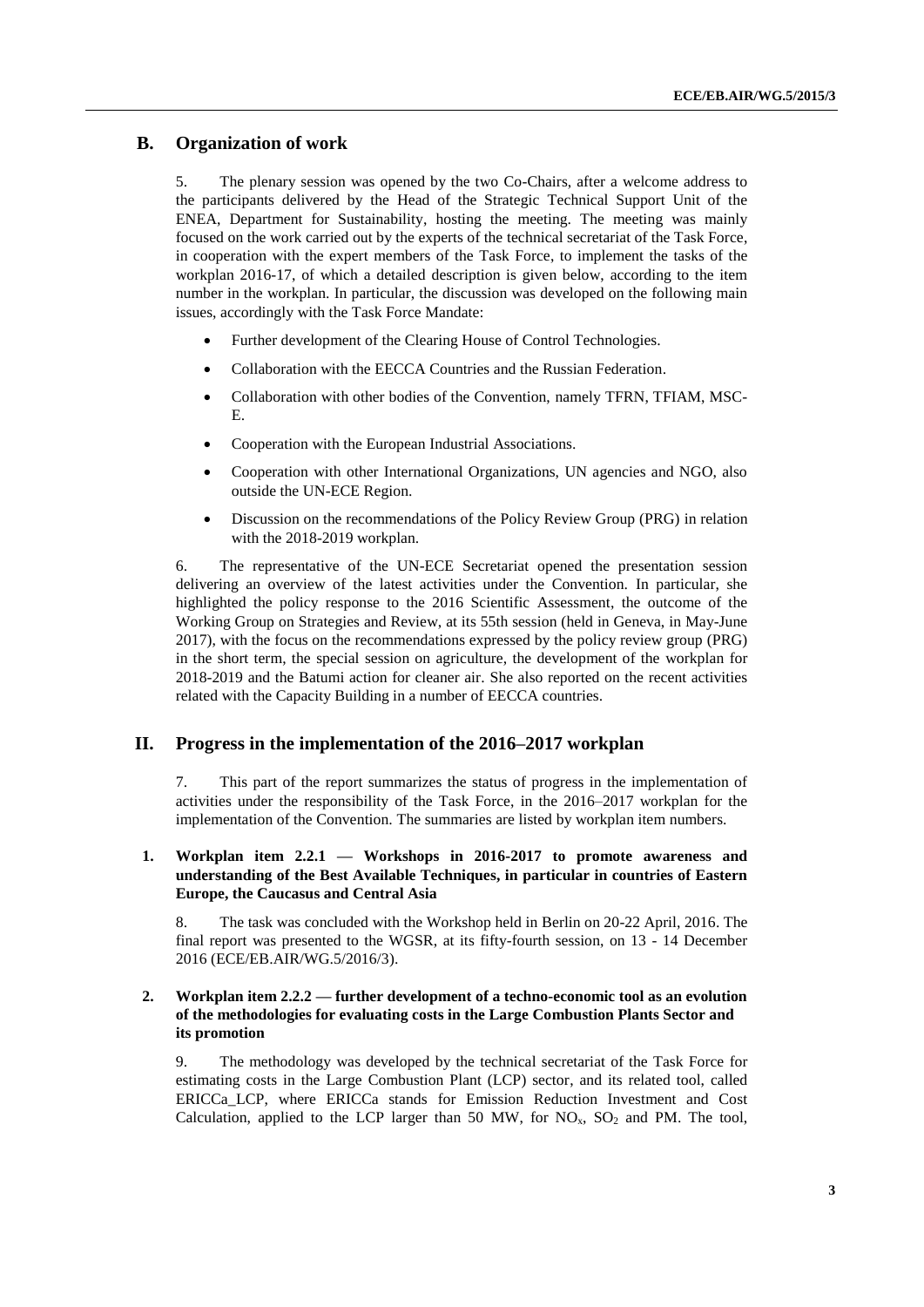upgraded in its features, is available for download from the Task Force web site, along with the User Manual, examples and other technical documentation. The methodology and the tool were presented and discussed at the Berlin Workshop and at the Joint EECCA\_CG / TFTEI Meeting, in Saint Petersburg, in 2016. Moreover, the methodology is used by some industries in France and it is referenced in the BAT Reference Document (BREF) on Large Combustion Plants, developed by the European Commission. It is also promoted in relevant conferences and technical meetings, when the opportunity comes.

#### **3. Workplan item 2.2.3 — Promote the methodology and the related tool for the analysis of available GAINS scenarios**

11. The methodology for analysis of the GAINS scenarios in relation with Gothenburg Protocol provisions was presented during the Joint EECCA\_CG / TFTEI Meeting, held in Saint Petersburg, in October 2016. The related analysis tool, properly developed, is now under revision and update to take into account the latest changes in the output format of the GAINS Model. The related documentation is available on the web site of the Convention. Unfortunately, the dissemination of this methodology is limited to electronic communications, due to lack of funds to organize technical meetings with the experts of the EECCA countries.

#### **4. Workplan item 2.2.4 — Collect and provide up-to-date data for cost modelling for BAT**

12. The Task Force, on regular basis, collects data concerning costs for the implementation of BAT. In agreement with the experts of IIASA ad hoc technical meetings take place, as appropriate, to share the achievements, with the purpose of their use in the modelling process.

#### **5. Workplan item 2.2.7 — Continue to develop and promote the regional clearinghouse of control technology information**

13. The Chair of the Clearing House Evaluation Committee (CHEC) presented the progress in the development of the Clearing House of Technologies (CH) and the outcome of the 2nd meeting of the Clearing House Evaluation Committee (CHEC). He reminded the ultimate objective of making the Clearing House a common place for collection and dissemination of information on BAT, including operating experience and feedback from plant operators. He illustrated the function of the exchange platform through which 5 new technical documents were provided and submitted, to the Evaluation Committee, (in the first semester 2017) for their publication on the Clearing House of Technologies. Information from other International Conventions and Coalitions (i.e. Minamata Convention on mercury and Stockholm Convention on POP and others are in progress) is also linked. Communication with the equipment suppliers and industrial users is crucial for the success of the CH, which is carried out by e-mail, phone and meetings with the European industrial associations. Finally, the translation in Russian language of the website (including its updates) is recognized as a key factor to allow the EECCA expert to benefit of the collected information on BAT.

### **6. Workplan item 2.2.8 — Promote the Guidance document for estimation and measurement of VOCs emissions from activities covered by annex VI to the Gothenburg Protocol**

14. The Guidelines on VOC measurement and estimation were finally adopted by the EB at its 36<sup>th</sup> session in December 2016.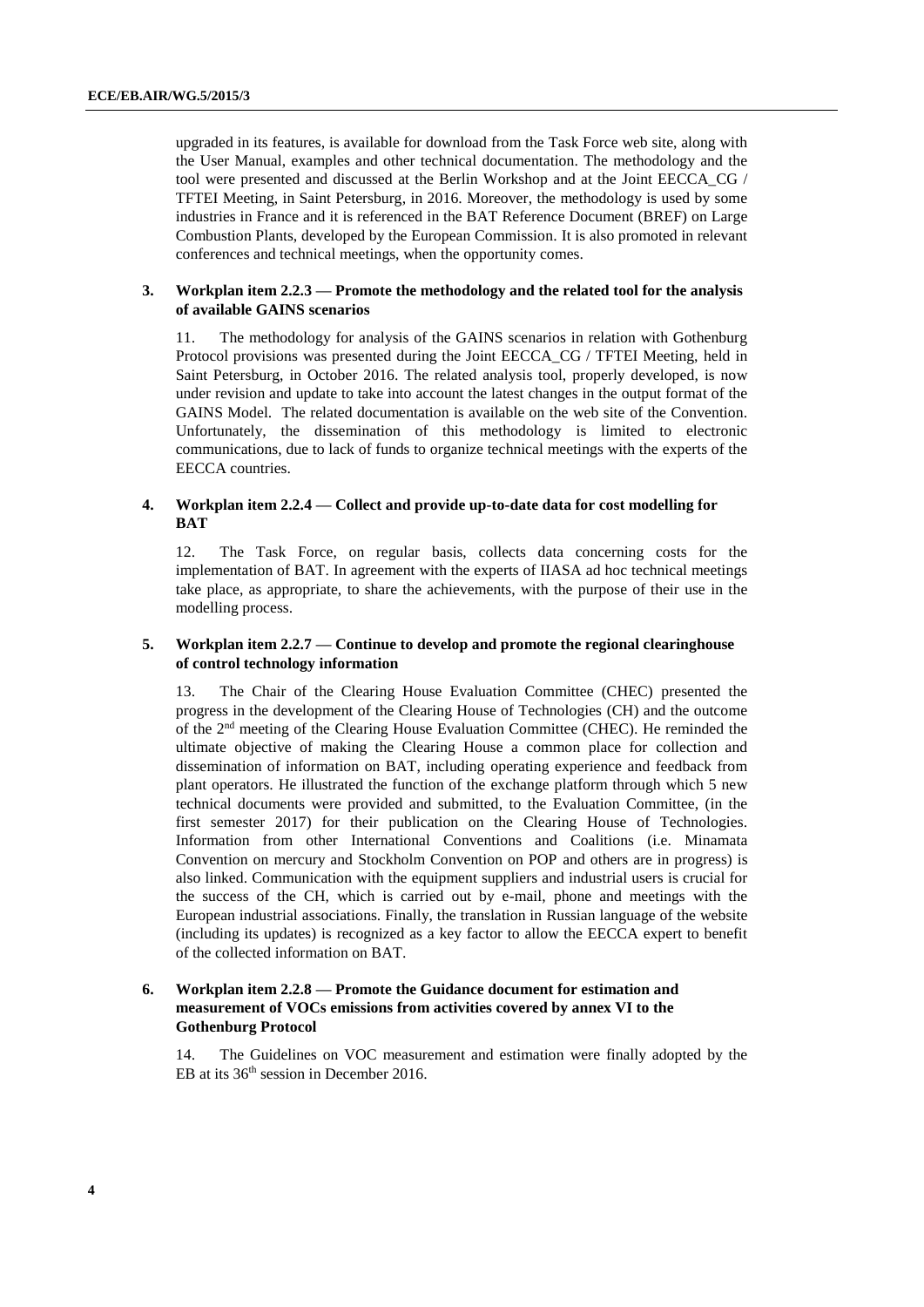#### **8. Workplan item 2.2.9 — Continue the work on the analysis of costs of VOCs emission reduction techniques in large industrial users of solvents.**

16. The technical secretariat of the Task Force presented the work on the cost estimation of abatement technologies for VOC. The work, initially focused on car manufacturing (painting) and packaging printing, was finalised. The developed methodology was illustrated for both the sectors. The ERICCa-VOC tool implementation is completed and its main calculation functions presented. The ERICCa-VOC tool provides costs for primary and secondary measures, in particular total emissions abated and specific abatement costs (per kg VOC abated). The tool is MS-Excel based so to ensure compatibility and facilitate future adaptations. The tool is available on the Task Force web site and the related documentation is available.

## **III. Other relevant discussion points at the annual meetings**

In the following paragraphs, the issues presented and discussed at the annual meeting of the Task Force, are reported.

17. The Chair of the Executive Body (Sweden) presented the long term perspective on the Convention. She recognized that although a lot has been achieved, there is still more to be done. Air pollution still remains, to a large extent, an international problem, and CLRTAP provides an established and well-functioning science – policy network. She informed that the status of ratification and implementation of the three latest revised protocols is such as their entry into force might be possible in 2018, highlighting the need for a focus on EECCA countries. She then called the attention on the way forward, on the basis of the PRG recommendations, recalling i.e. the update of the Long term Strategy for the Convention, the possible consideration of new substances (methane, ceiling on BC, Hg) and envisaging a focus on specific sources (i.e. shipping, agriculture, solid fuel burning in small scale installations), increased international cooperation, synergies with other policy areas like energy, transport, agriculture and climate. She also envisaged an integrated approach between Air pollution and the Sustainable Development Goals (SDGs).

18. The Chair of the Working Group on Policy and Reviews (Canada) presented the main outcomes of the analysis made by the PRG in response to the 2016 Scientific Assessment Report (SAR), relevant for the work of the Task Force. The recommendations in the PRG Report covered 4 main areas (Enabling Sound Policy Decisions, Maximizing the Impact of Protocols, Improving the Technical and Scientific Basis, Improving Communication, Outreach & Cooperation) and indicated short (ST) and long term (LT) actions for some identified groups (including TFTEI) for a more efficient implementation of the Convention. In particular she envisaged ST and LT policy-related actions for TFTEI (and TFRN) in 2018-19 workplan for integrated environmental policy and cost-effective control measures. The ST PRG recommendations for TFTEI included in draft 2018-2019 workplan, are discussed in the related section of this report. She concluded highlighting the main Policy Goal: "To improve air quality, including by reducing transboundary air pollution impacting the ECE region, and addressing, in an integrated manner, related environmental and health objectives and other policies that will continue long-term progress".

19. The representative of Germany in the Task Force presented the status of the Minamata Convention on mercury, the provisions of the Convention and the results of the 1<sup>st</sup> Conference of the Parties (COP1), held in September 2017 in Geneva, where also 2 heads of state and government, as well as 80 ministers, attended. Then she analysed the potential synergies existing between the Air Convention and the Minamata Convention, as well as the new challenges for the future, posed by the entry into force of the Minamata Convention.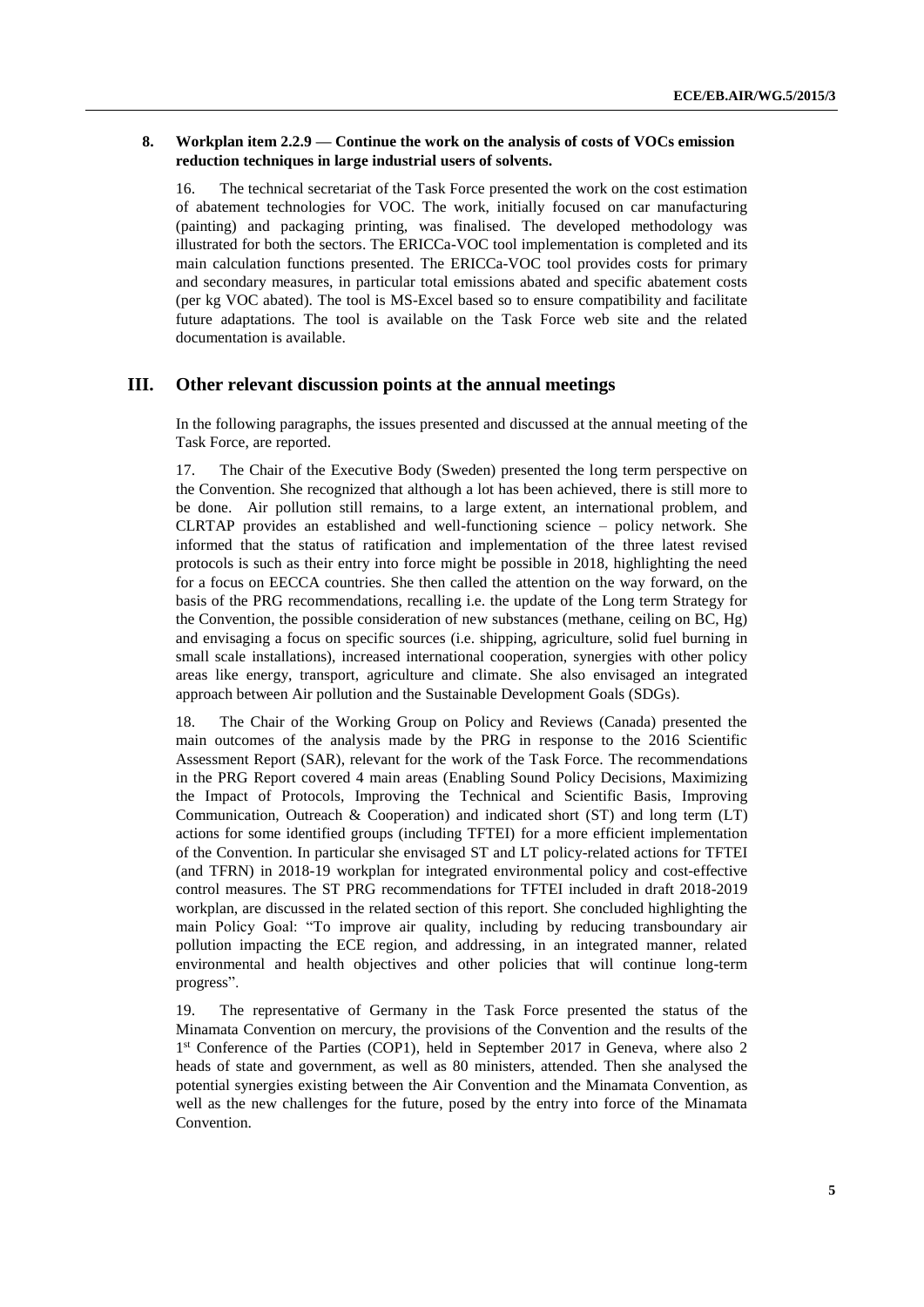20. In the frame of the cooperation between the Task Force and the experts from the Russian Federation, the vice-director of the research institute "Centre for Environmental Industrial Policy" presented a project, to be carried out in the Russian Federation, aiming at including environmental requirements, consistent with the LTAP Protocols requirements, in the development of federal and regional industrial development programs, through the introduction of best available techniques (BAT) and the assessment of the effects of air pollution. Under the expected auspices of the Ministry of Natural Resources and Ecology of Russian Federation and the Ministry of Industry and Commerce of Russian Federation, in the envisaged cooperation with the Task Force and experts in the Air Convention, along with some research institutes in Europe (i.e. CITEPA in France and ENEA in Italy), UBA Germany and several Technical Services in the Russian Federation, the project is mainly based upon the development of an integrated modelling system, considering the effects of the air pollution on human health, vegetation, water basins, cultural heritage and ecosystems, taking into account the costs of the BAT implementation in the Russian Federation. An inter-comparison analysis among models used in Europe and the Russian model, is also planned. The comparison analysis between the reference base scenario and the BAT implementation scenario will ultimately deliver the conditions (and costs) needed to join the Convention latest protocols, with special attention to the Gothenburg Protocol. The kick-off meeting is tentatively planned in March 2018.

21. The Chair of the Coordinating Group for EECCA Countries (Russian Federation) presented the workplan of the Group for 2018-19. He summarized the planned activities in: a) covering the EECCA issue in the frame of the work of the PRG for updating the Long Term Strategy (LTS) of the Convention, b) preparation of the EECCA session within the Saltjobaden VI Workshop (Sweden, March 2018) with a focus on political issues, namely barriers toward the ratification of the latest LRTAP Protocols, c) bridging the LRTAP and Minamata Conventions. He also introduced the planned activities of cooperation with the Task Force, as the Joint EECCA CG/TFTEI meeting in 2018 (October-November), update and exchange information on the TFTEI Clearing house of technologies, sharing the Russian experience on the BAT implementation, integrated environmental permit introduction etc.

22. The representative of the EMEP/Meteorological Synthesizing Centre – EAST (MSC-E) presented an analysis of the emissions trends of benzo(a)pyrene (BaP) in the EMEP region (1990-2015), with a focus on the combustion in domestic appliances. He noted as, in 2015, the annual concentrations of the BaP, were found higher than the EU target level of 1 ng/m3, in the 35% of the monitoring stations (9 countries) and the exceedance of WHO reference level  $0.12 \text{ ng/m}^3$ , in 16 countries. Among the different sources the combustion in domestic appliances is responsible for about the 70% of the Poliaromatic-halos (PAH), in practice BaP, with ranges between 80% and 97 % in some EU Countries. The trend shows a stable behaviour, over the last decade (2005-2015). It was also highlighted that the transboundary PAH emissions are predominant in about 70 % of the countries. He finally reported that, in the draft 2018–2019 workplan of EMEP, MSC-E is expected to work in support of TFTEI on the analysis of the effectiveness of implementation of the POPs Protocol.

23. A representative from the private sector presented an overview of the available technologies for some de-NOx processes in large combustion systems. He explained that BAT technologies are nowadays commonly available, to significantly reduce all the main air pollutants, in several processes, like waste combustion, energy recovery, flue gas cleaning and power production. He reminded the performances of the several available abatement technologies for the main air pollutants, including heavy metals and POPs, then focusing on the de-NOx technologies, both for catalytic and non-catalytic reduction, also taking into account of the BREF developed by the EU Commission. He also mentioned a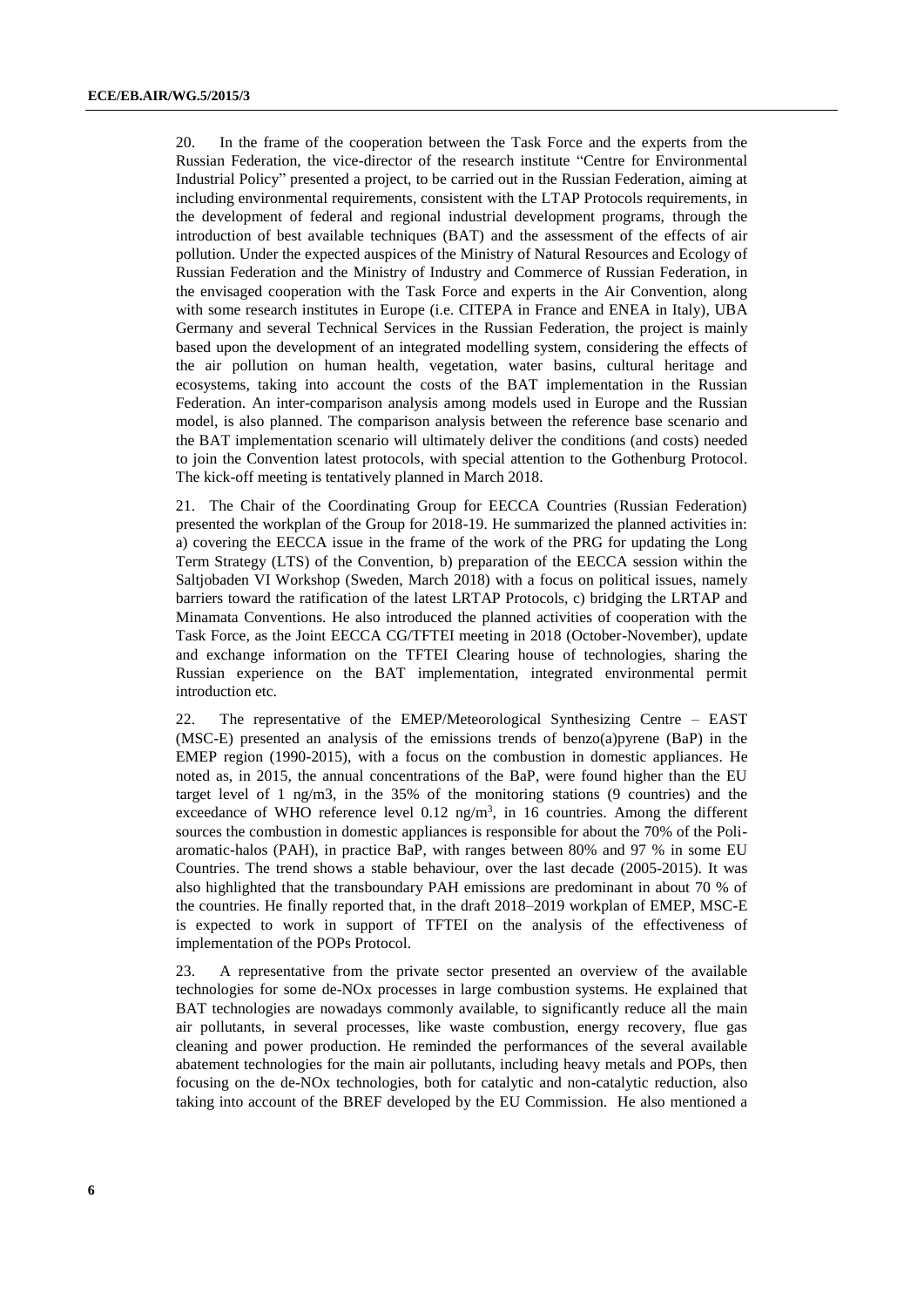number of projects in progress in France and in the rest of the world, including de-SOx marine scrubbers installed on some commercial ships.

24. A representative of the EU association of the cement industries (CEMBUREAU) presented an overview of the experience on NOx emission reduction in the EU cement plants. After a short introduction of the properties of cement, he described the cement production process, focusing of the generation of nitrogen oxides (NOx) during the process and then on the primary measures to reduce the NOx emissions, among them i.e. flame cooling, low-NOx burners, process optimisation, mineralized clinker, mid-kiln firing, which, however, are not sufficient to deliver alone the requested abatement. Then he described the more efficient secondary measures and their characteristics and performances, namely the selective non-catalytic reduction (SNCR) and the selective catalytic reduction (SCR). An overview of the costs of those technologies was also provided. Finally, he noted that the trend in the cement sector is to introduce the best available technology, everywhere in the world, including the EECCA countries.

25. The Co-Chair of the Task Force on Reactive Nitrogen (TFRN), from Portugal, delivered her speech via Skype, concerning the need for cooperation between the two Task Forces, as recommended by the WGSR and PRG, to further reduce the ammonia emissions. She proposed to identify areas of potential common action (i.e. NOx capture and agriculture machinery) and the elaboration of an operative joint proposal to be submitted to the attention of WGSR, at its 56<sup>th</sup> session, in May 2018, was agreed with the Co-Chairs of TFTEI.

26. The representative of the International Cryosphere Climate Initiative (ICCI) introduced the theme of wood burning in domestic heating. He reminded as the PRG recommended to consider the implementation of BAT in the domestic heating sector and installations for solid fuel burning and asked TFTEI to develop a related code for good practice. The PRG focused on the Black Carbon and the PM $_{2,5}$  emissions and the domestic heating sector, which accounts for more than 50% of the total soot emissions. He also mentioned the open agriculture burning as other major source of PM2,5 and BC and envisaged a common TFTEI/TFRN action to address the issue. For consideration in the future revision of the Gothenburg Protocol, he suggested the testing protocol developed by the Nordic Council as a reference for potential Emission Limit Values for BC and finally he provided a number of recommendations to the Task Force, for its future work on this subject.

## **IV. Outreach activities**

27. In the frame of the outreach activities, under the patronage of the UN-ECE Secretariat, the Co-Chairs of the Task Force invited a representative of UN Environment (former UNEP) and a representative of the UNCCC Secretariat to the Climate Change Convention, to attend the annual meeting of the Task Force.

28. The Head of the Technology Unit of UN Environment delivered a presentation on the "Importance of Technology for Environmental Protection". He presented the organization and the activities of the Technology Unit and highlighted as technology serves the achievement of the Sustainable Development Goals (SDGs). The Unit is regularly involved in the Science and Technology Forum (STI), and the Forum 2018 focused on 6 of the 17 SDGs. The on line platform for technologies, under development, is aimed at : a) mapping of existing science, technology and innovation initiatives, b) facilitate access to information, knowledge, experience, and c) disseminate relevant open access scientific publications. He mentioned a number of relevant applications of technology in the sectors